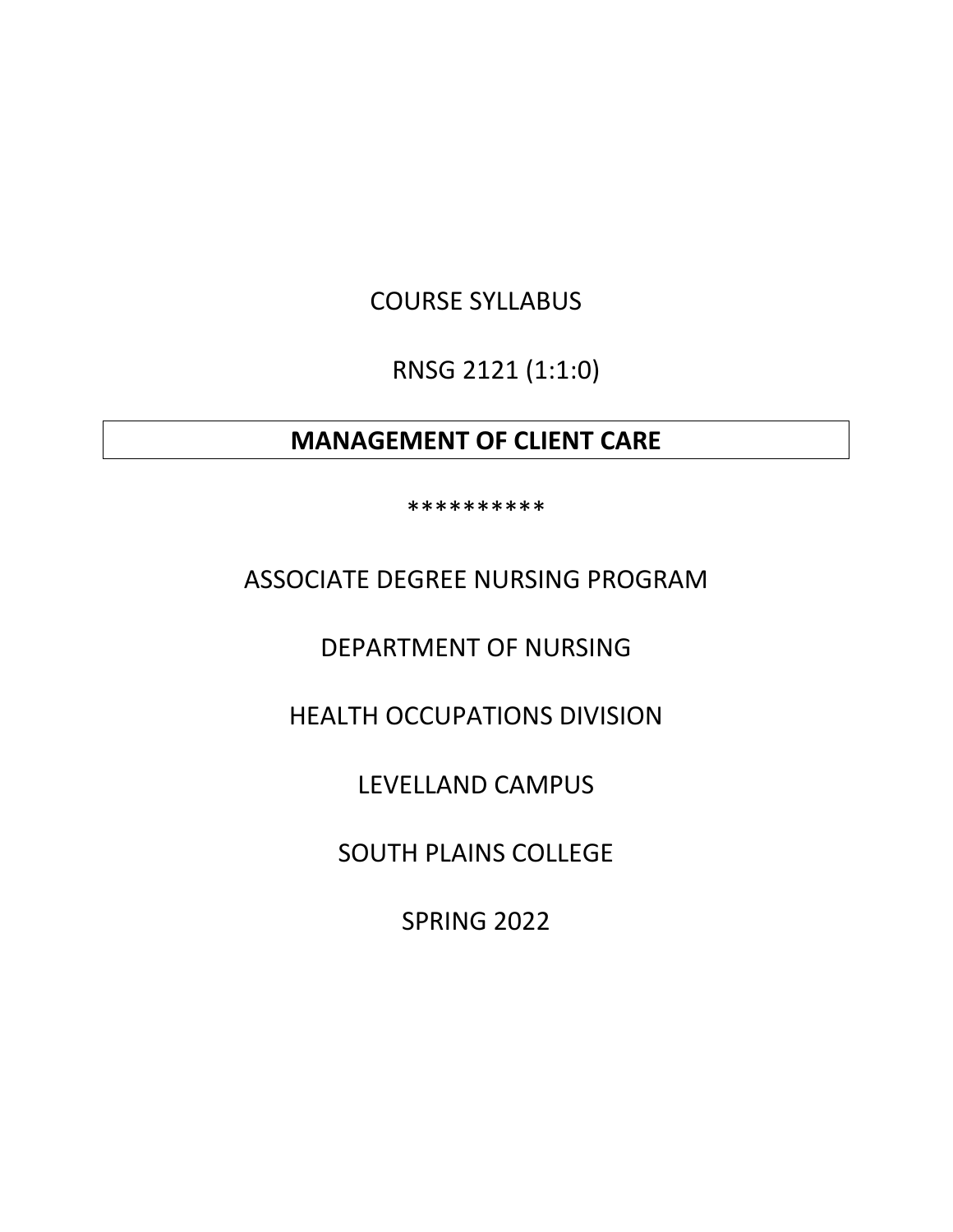### **COURSE SYLLABUS**

**COURSE TITLE**: RNSG 2121 Nursing Management of Client Care

**INSTRUCTORS:** Victoria Johnson, MSN, RN CLC Denise Glab MSN, RN

#### **OFFICE LOCATION AND PHONE/E-MAIL:**

Victoria Johnson 806-716-2194 (Office). [vjohnson@southplainscollege.edu](mailto:vjohnson@southplainscollege.edu) 806-777-9577 (cell) Office AH107C Denise Glab 806-716-2384 (office) [dglab@southplainscollege.edu](mailto:dglab@southplainscollege.edu) 806-773-2017 (cell) Office AH107F

**OFFICE HOURS**: Mondays, 0800 to 1600

#### SOUTH PLAINS COLLEGE IMPROVES EACH STUDENT'S LIFE

### **GENERAL COURSE INFORMATION**

#### **COURSE DESCRIPTION**

This course includes the exploration of leadership and management principles applicable to the role of the nurse as a member of the profession, a provider of patient-centered care, a patient safety advocate, and a member of the health care team. Content also includes the application of knowledge, judgment, skills, and professional values within a legal / ethical framework. Utilization of the nursing and management processes through critical thinking and problem-solving activities will help emphasize accountability, collaboration, delegation and advocacy and will help the student in making appropriate decisions. Nursing inquiry, synthesis of ideas, and completion of projects will inspire new directions for the nursing profession.

Prerequisites: RNSG 1413, 1105, 1160, 1115, 1144, 1443, 2460, 2213, 2261, 1443, & 2461. BIOL 2401, 2402, 2420. PSYC 2314, ENGL 1301, & Humanities course

#### SPC ADN End-of-Program STUDENT LEARNING OUTCOMES (EPSLOs)

1. CLINICAL DECISION MAKING – Provides competent nursing interventions based on application of the nursing process and demonstration of critical thinking, independent judgment, and self-direction while caring for patients and their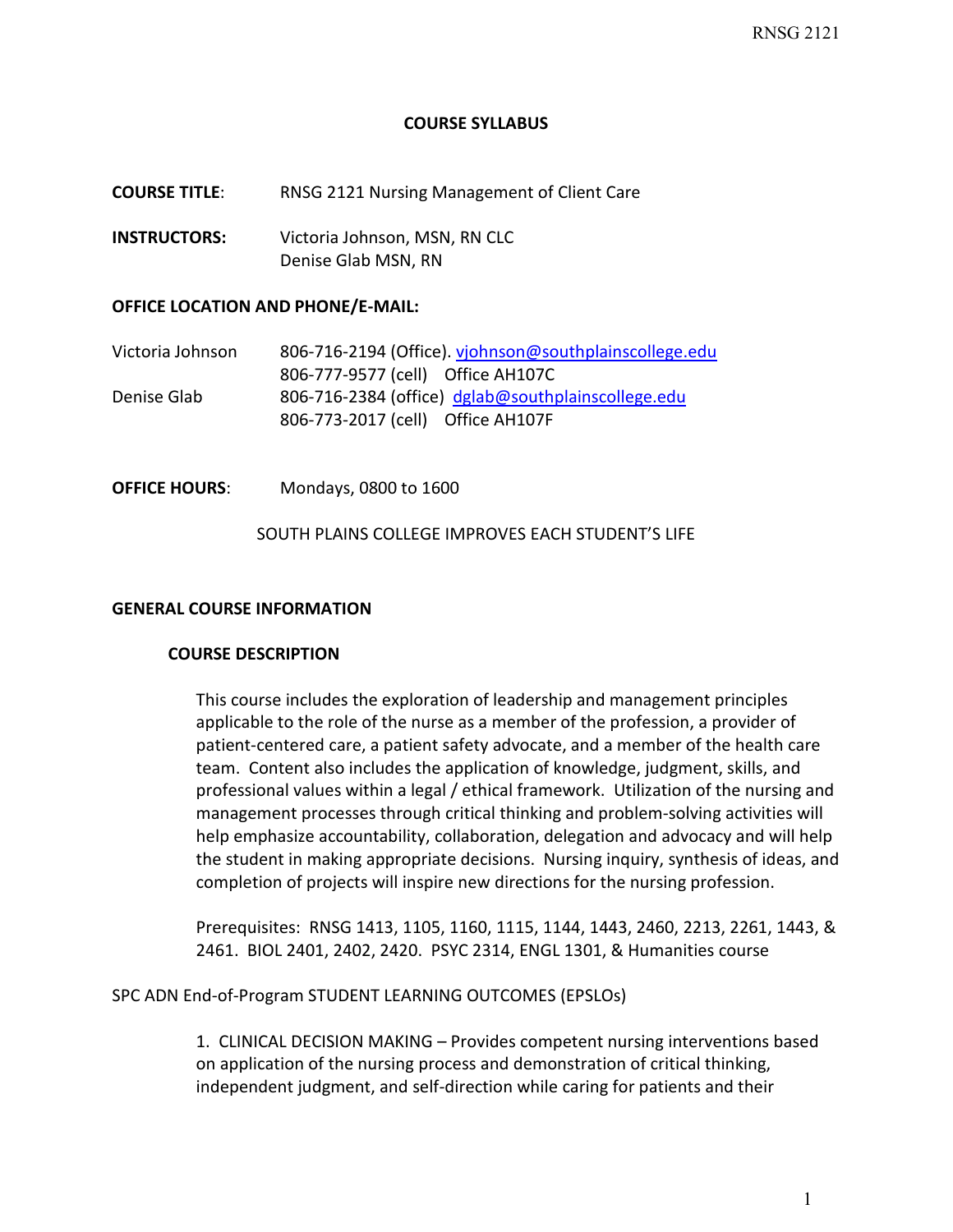families.

2. COMMUNICATION AND INFORMATION MANAGEMENT – Communicates effectively utilizing technology, written documentation and verbal expression with members of the health care team, patients and their families.

3. LEADERSHIP – Demonstrates knowledge of basic delegation, leadership management skills and coordinates resources to assure optimal levels of health care for patients and their families.

4. SAFETY – Implements appropriate interventions to promote a quality and safe environment for patients and their families.

5. PROFESSIONALISM – Demonstrates knowledge of professional development and incorporates evidenced based practice in the nursing profession. Incorporates concepts of caring, including moral, ethical, legal standards while embracing the spiritual, cultural and religious influences on patients and their families

# **COURSE LEARNING OBJECTIVES**

Upon completion of this course, based on defined unit and clinical objectives, the student will be able to demonstrate verbally, in writing and in clinical practice, the theoretical base necessary to:

1. Demonstrate knowledge of basic delegation, leadership management skills and coordinates resources to assure optimal levels of health care for patients and their families.

2. Assume responsibility for professional and personal growth and development.

3. Utilize and evaluate methods of shared planning, decision making, problem solving, goal setting, cooperation, and communication within a preceptor's role.

Additionally, upon satisfactory completion of RNSG 2121, will progress toward meeting the SPC ADN End of Program Graduate Outcomes (EPSLOs) Texas BON "Differentiated Essential Competencies" 2010 (DECS) and the "Secretary's Commission on Attaining Necessary Skills" (SCANS) Competencies

## **EVALUATION METHODS**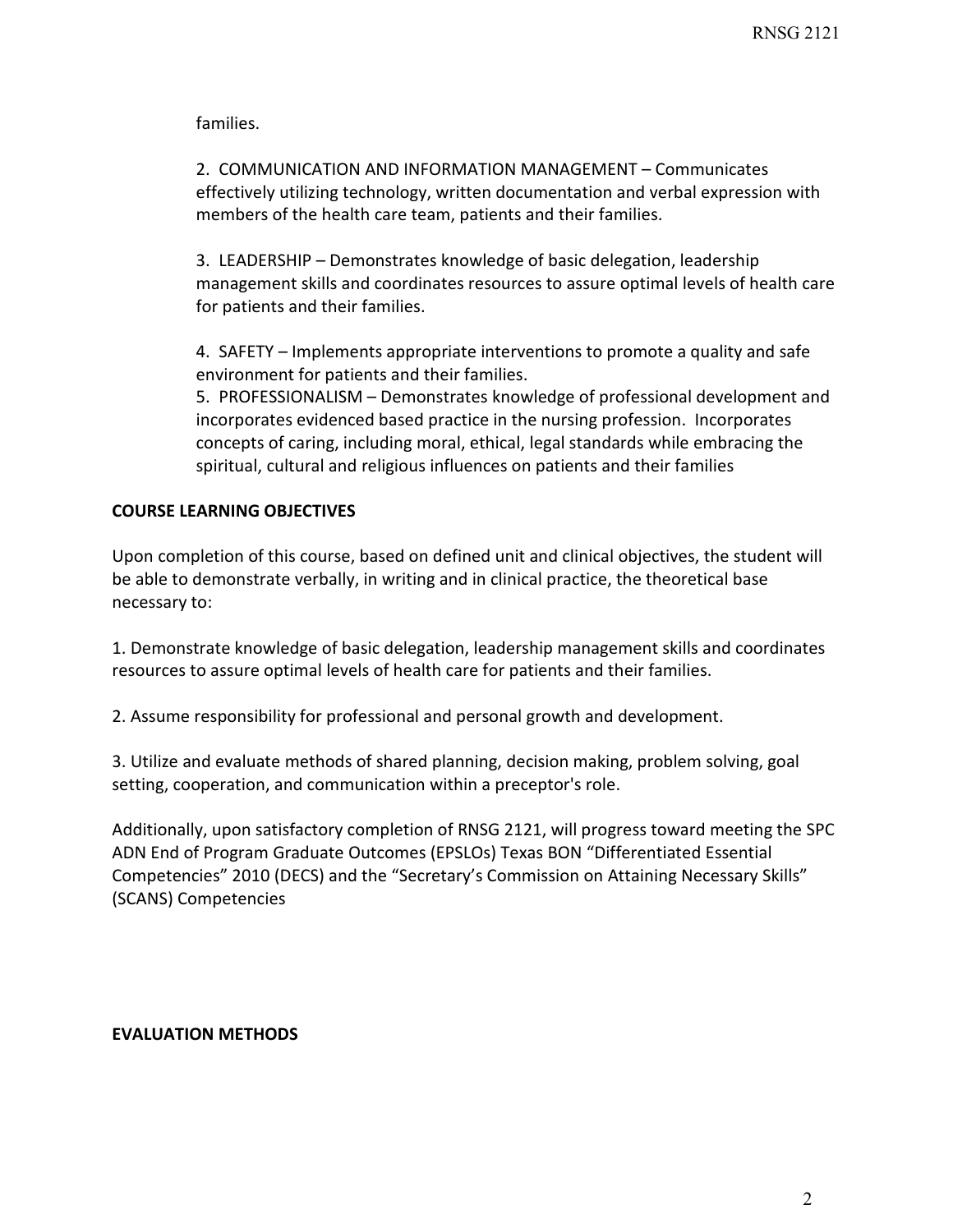Successful completion of this course requires a grade of "C" or better; satisfactory total grade point average on quizzes and assignments, satisfactory achievement of unit objectives.

# **ACADEMIC INTEGRITY**

Please refer to the SPC ADNP Nursing student handbook "Honesty Policy". This policy covers testing violations, record falsification violations and plagiarism violations for the ADN Program. Plagiarism violations may result in dismissal from the ADN Program.

# **Examples of student plagiarism1**

- Copying material without quotes, in-text citations, and/or referencing
- Paraphrasing content without in-text citation and/or referencing
- Copying ideas, words, answers, exams, or shared work from others when individual work is required
- Using another's paper in whole or in part
- Allowing another student to use one's work
- Claiming someone else's work is one's own
- Resubmitting one's own coursework, when original work is required (self-plagiarism)
- Falsifying references or bibliographies
- Getting help from another person without faculty knowledge or approval
- Purchasing, borrowing, or selling content with the intent of meeting an academic requirement for oneself or others

Smith, L. (2016), Nursing 2016, 46 (7) p. 17

**COLLEGE HANDBOOK INFORMATION ON ACADEMIC INTEGRITY:** It is the aim of the faculty of South Plains College to foster a spirit of complete honesty and a high standard of integrity. The attempt of any student to present as his or her own any work which he or she has not honestly performed is regarded by the faculty and administration as a most serious offense and renders the offender liable to serious consequences, possibly suspension.

**Cheating** - Dishonesty of any kind on examinations or on written assignments, illegal possession of examinations, the use of unauthorized notes during an examination, obtaining information during an examination from the textbook or from the examination paper of another student, assisting others to cheat, alteration of grade records, illegal entry or unauthorized presence in the office are examples of cheating. Complete honesty is required of the student in the presentation of any and all phases of coursework. This applies to quizzes of whatever length, as well as final examinations, to daily reports and to term papers.

**Plagiarism** - Offering the work of another as one's own, without proper acknowledgment, is plagiarism; therefore, any student who fails to give credit for quotations or essentially identical expression of material taken from books, encyclopedias, magazines and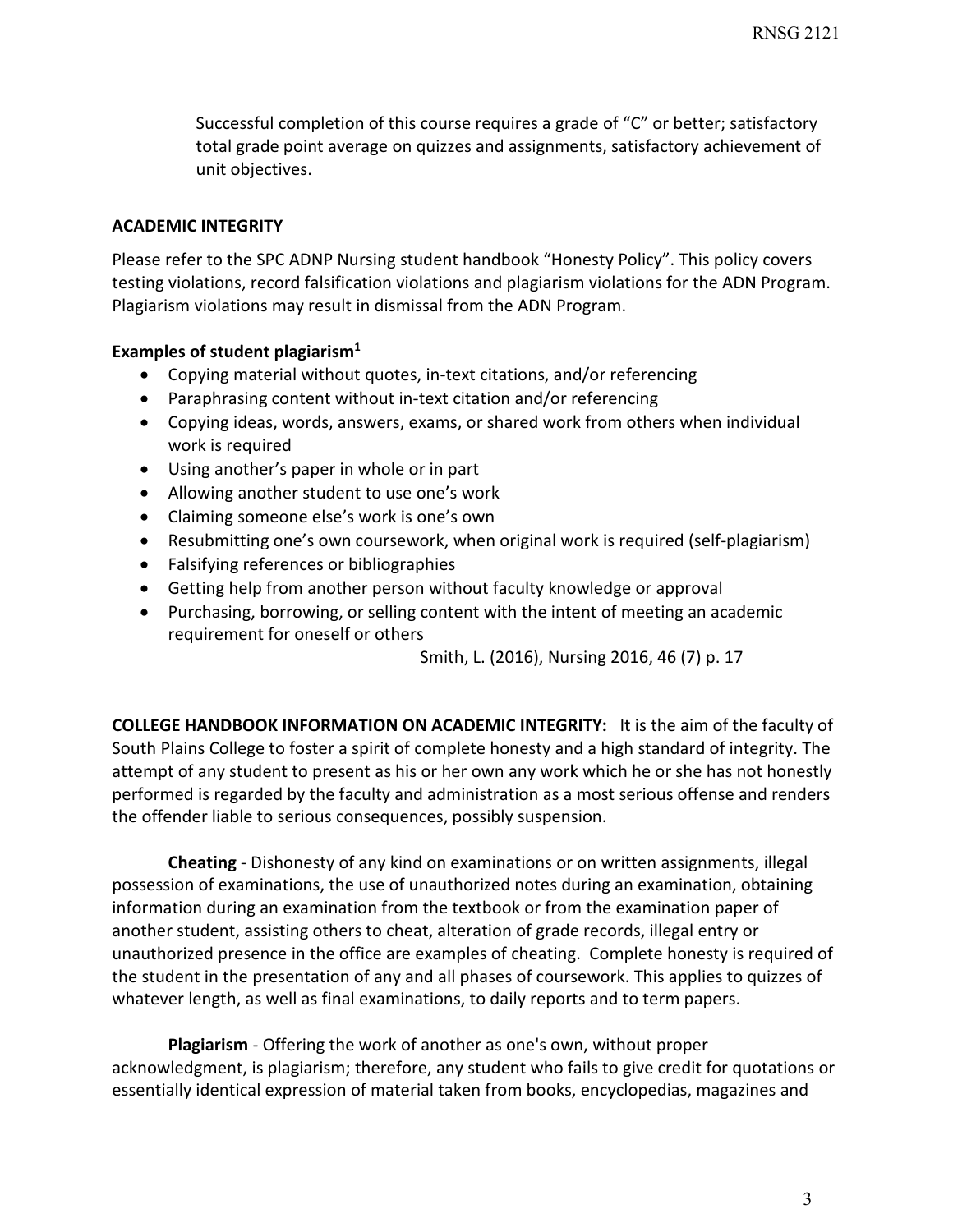other reference works, or from themes, reports or other writings of a fellow student, is guilty of plagiarism.

# **VERIFICATION OF WORKPLACE COMPETENCIES**

Successful completion of the SCANS; DECS; Graduate Outcomes at the semester four level; and RNSG 1412 Student Learning Outcomes will allow the student to graduate from the program. Upon successful completion of the program students will be eligible to apply to take the state board exam (NCLEX) for registered nurse licensure.

### **BLACKBOARD**

Blackboard is an e-Education platform designed to enable educational innovations everywhere by connecting people and technology. This educational tool will be used in this course throughout the semester.

## **FACEBOOK**

The nursing program has a Facebook page at https://www.facebook.com/SPCNursing17/

## **SPECIFIC COURSE/INSTRUCTOR REQUIREMENTS**

#### **TEXTBOOKS AND OTHER MATERIALS**

#### Required Texts

 Marquis, B.L. & Haston, C.J.; Leadership Roles & Management Functions in Nursing: Theory and application (10<sup>th</sup> ed.) Philadelphia: Lippincott, Williams, & Wilkins.

#### **ATTENDANCE POLICY**

The SPC ADNP policy must be followed. Refer to the SPC ADNP Student Nurse handbook to review this policy. In addition, refer to the attendance policy found in the South Plains College Catalog

(http://catalog.southplainscollege.edu/content.php?catoid=47&navoid=1229#Class \_Attendance).

#### **COVID CONSIDERATION**

If you are experiencing any of the following symptoms please do not attend class and either seek medical attention or get tested for COVID-19.

• Cough, shortness of breath, difficulty breathing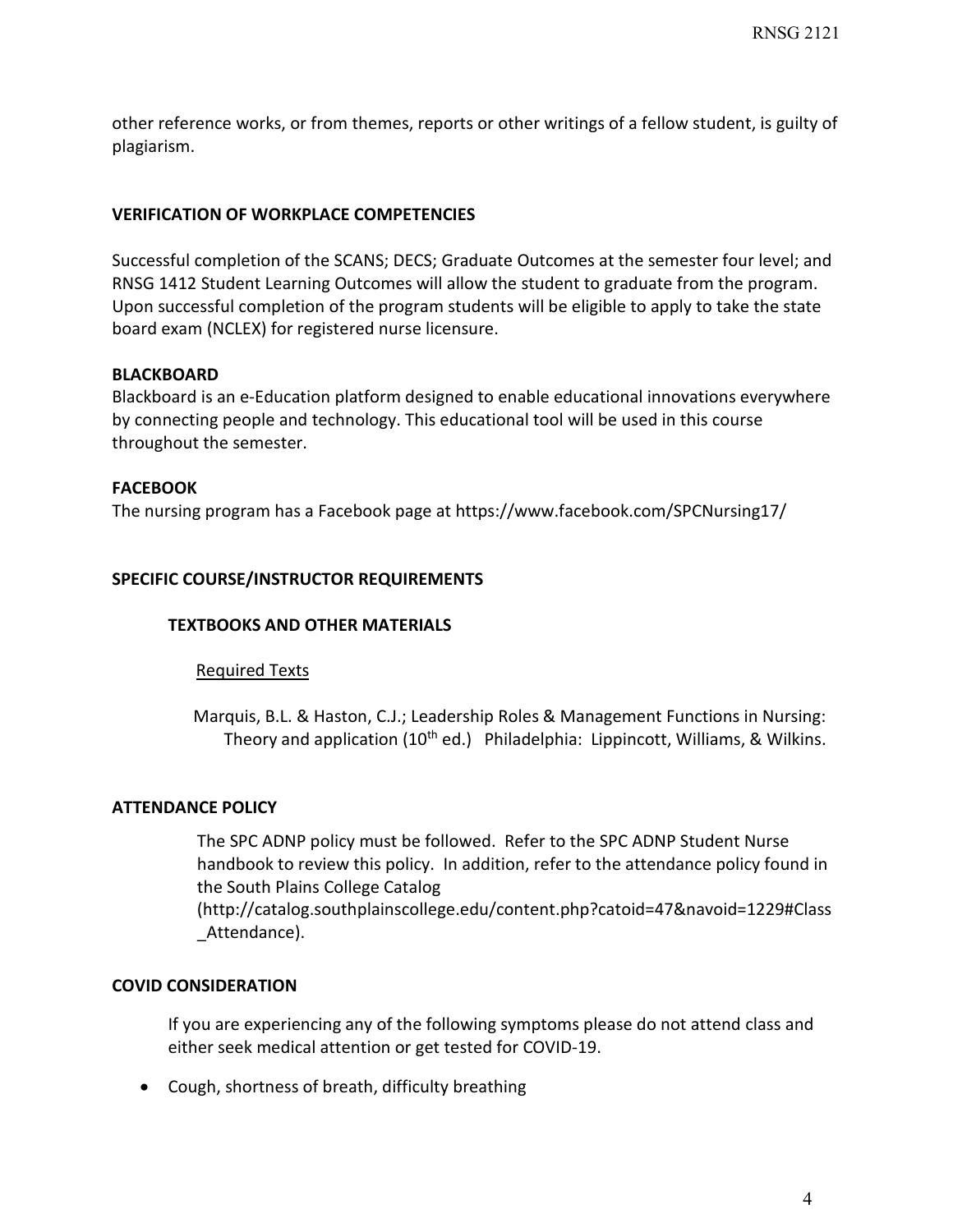- Fever or chills
- Muscles or body aches
- Vomiting or diarrhea
- New loss of taste and smell

Please also notify DeEtte Edens, BSN, RN, Associate Director of Health & Wellness, at dedens@southplainscollege.edu or 806-716-2376

## **ASSIGNMENT POLICY**

Assignments are expected to be turned in on time. Please consult with the instructor if an assignment is anticipated to be late. Late assignments will be docked 5 points per day and if not turned in within one week of the due date, after one week, a grade of zero will be assigned.

## **GRADING POLICY**

- 1. The student's course grade will include a resume 20 %; Clinical leadership exercise 30 %; 4 quizzes 40 %; ExamSoft Benchmark test 5 %; and 3 discussion questions 5 %
- 2. A student must receive a minimum grade of "C" to pass.
- 3. Grading scales: A = 90 100  $B = 80 - 89.99$  $C = 77 - 79.99$  $D = 60 - 76.99$  $F =$  below 60

## **COMPUTER USAGE**

As computer technology in the field of health occupations continues to become more popular, computers will be used in this course for several assignments. All students have access to computers and printers on the South Plains College campus. Students will be expected to utilize computers to access assignments and classroom resources. All registered students are supplied with a working email account from South Plains College. In order to take exams, students must have their username and password.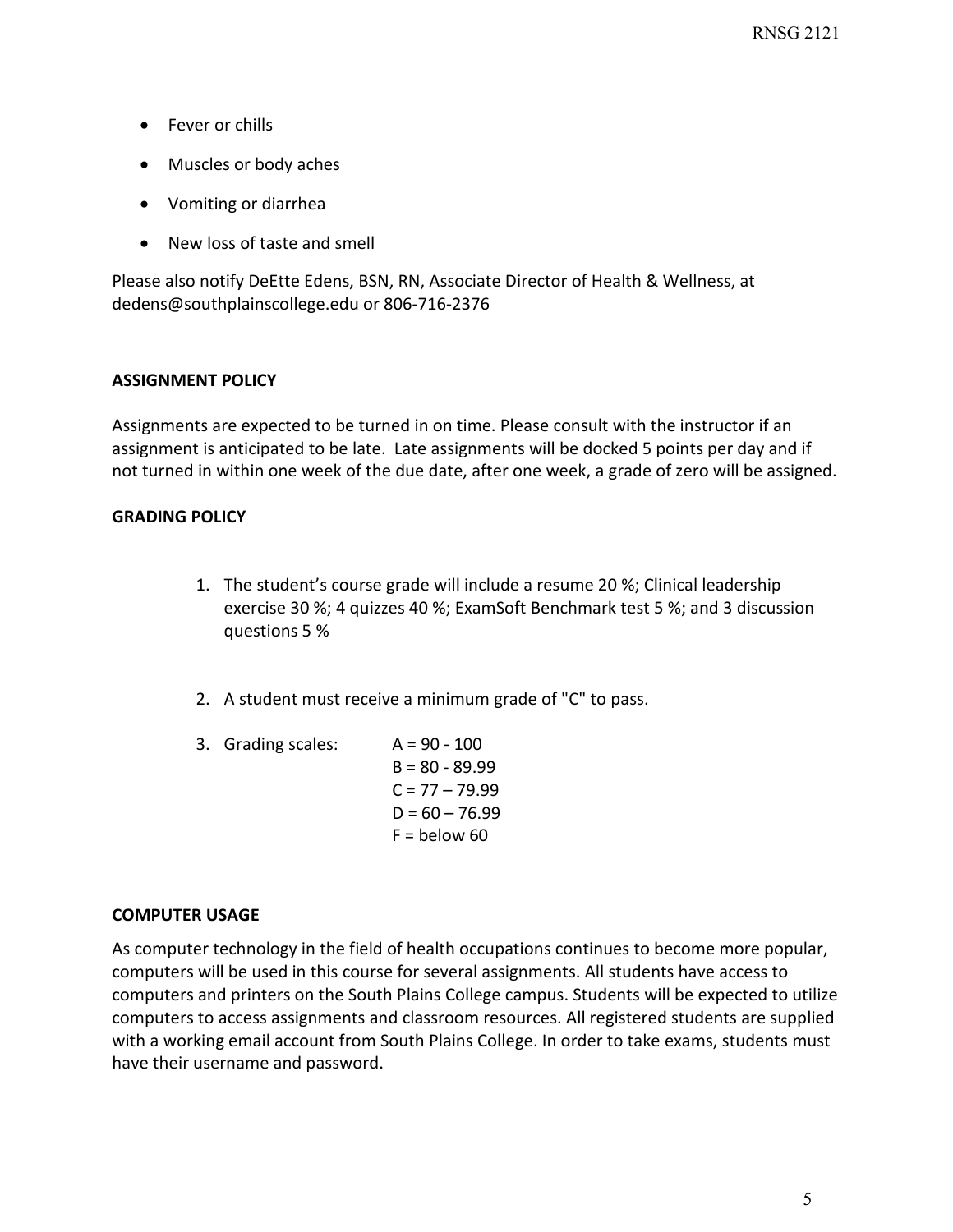## **COURSE SCHEDULE**

Class will meet for an orientation session for 1 hour within the first 2 weeks of the semester. Online quizzes will be due throughout the semester (see due dates on the calendar). 1-hour orientation session will be scheduled before students attend 2 clinical mentor days with first semester students in clinical rotations (see calendar and student assigned days posted along with the syllabus for this course)

# **COMMUNICATION POLICY**

Electronic communication between instructor and students in this course will utilize the South Plains College "My SPC". We will also utilize and prefer text messaging and phone calls for communication. The instructor will not initiate communication using private email accounts. Students are encouraged to check SPC email and Blackboard announcements on a regular basis each week of class. Students will also have access to assignments, web-links, handouts, and other vital material which will be delivered via Blackboard. Any student having difficulty accessing Blackboard or their email should immediately contact the IT Help Desk or an instructor for direction.

# **CAMPUS CARRY**

Campus Concealed Carry - Texas Senate Bill - 11 (Government Code 411.2031, et al.) authorizes the carrying of a concealed handgun in South Plains College buildings only by persons who have been issued and are in possession of a Texas License to Carry a Handgun. Qualified law enforcement officers or those who are otherwise authorized to carry a concealed handgun in the State of Texas are also permitted to do so. Pursuant to Penal Code (PC) 46.035 and South Plains College policy, license holders may not carry a concealed handgun in restricted locations. For a list of locations, please refer to the SPC policy at:

[\(http://www.southplainscollege.edu/human\\_resources/policy\\_procedure/hhc.php\)](http://www.southplainscollege.edu/human_resources/policy_procedure/hhc.php) Pursuant to PC 46.035, the open carrying of handguns is prohibited on all South Plains College campuses. Report violations to the College Police Department at 806-716-2396 or 9-1-1.

## **PREGNANCY ACCOMMODATIONS STATEMENT**

If you are pregnant, or have given birth within six months, Under Title IX you have a right to reasonable accommodations to help continue your education. To activate accommodations, you must submit a Title IX pregnancy accommodations request, along with specific medical documentation, to the Director of Health and Wellness. Once approved, notification will be sent to the student and instructors. It is the student's responsibility to work with the instructor to arrange accommodations. Contact Crystal Gilster, Director of Health and Wellness at 806 716-2362 or email [cgilster@southplainscollege.edu](mailto:cgilster@southplainscollege.edu) for assistance.

## **STUDENT CONDUCT**

Rules and regulations relating to the students at South Plains College are made with the view of protecting the best interests of the individual, the general welfare of the entire student body and the educational objectives of the college. As in any segment of society, a college community must be guided by standards that are stringent enough to prevent disorder, yet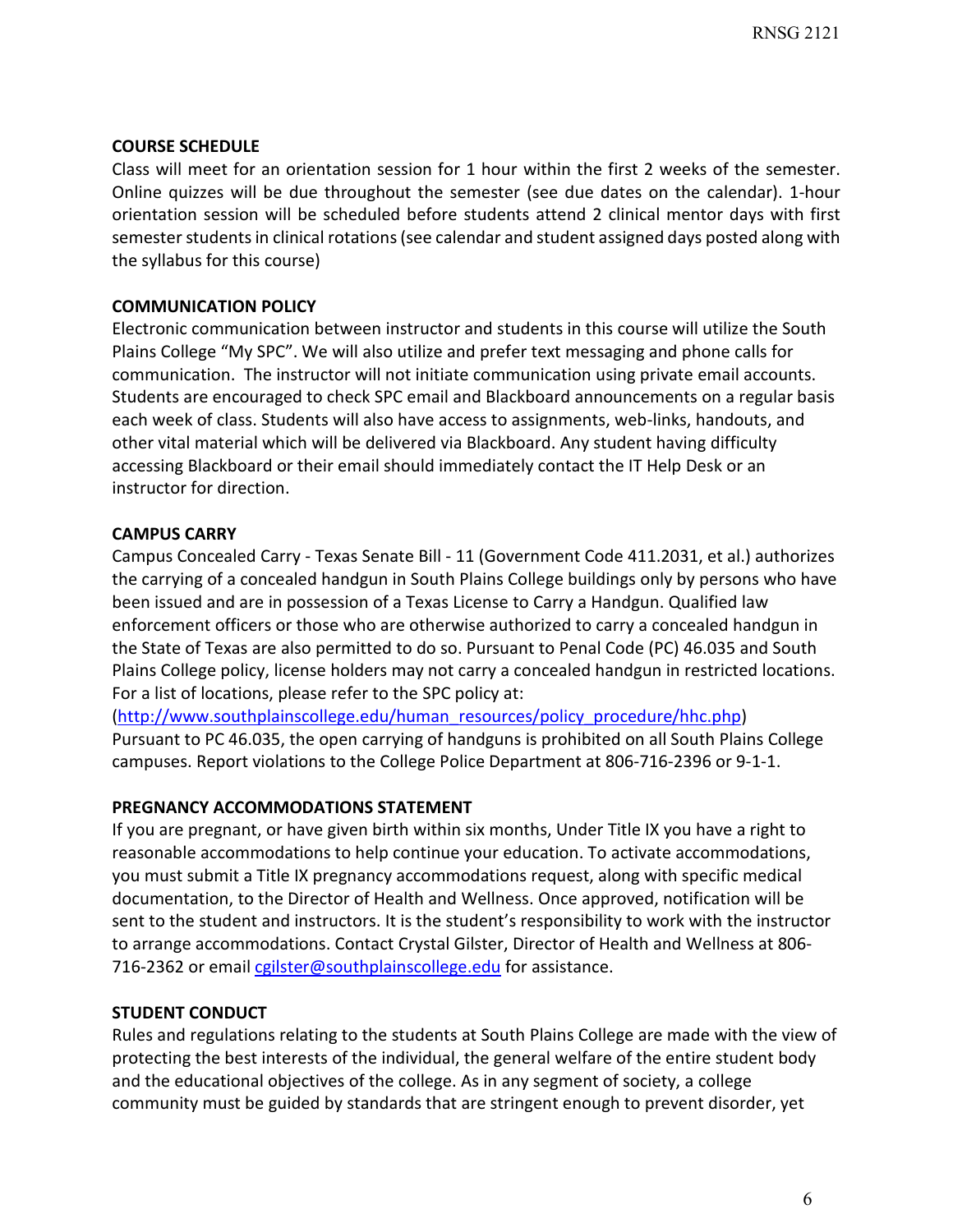moderate enough to provide an atmosphere conducive to intellectual and personal development.

A high standard of conduct is expected of all students. When a student enrolls at South Plains College, it is assumed that the student accepts the obligations of performance and behavior imposed by the college relevant to its lawful missions, processes and functions. Obedience to the law, respect for properly constituted authority, personal honor, integrity and common sense guide the actions of each member of the college community both in and out of the classroom.

Students are subject to federal, state and local laws, as well as South Plains College rules and regulations. A student is not entitled to greater immunities or privileges before the law than those enjoyed by other citizens. Students are subject to such reasonable disciplinary action as the administration of the college may consider appropriate, including suspension and expulsion in appropriate cases for breach of federal, state or local laws, or college rules and regulations. This principle extends to conduct off-campus which is likely to have adverse effects on the college or on the educational process which identifies the offender as an unfit associate for fellow students.

Any student who fails to perform according to expected standards may be asked to withdraw. Rules and regulations regarding student conduct appear in the current Student Guide.

### **ACCOMMODATIONS**

#### **DIVERSITY STATEMENT**

In this class, the teacher will establish and support an environment that values and nurtures individual and group differences and encourages engagement and interaction. Understanding and respecting multiple experiences and perspectives will serve to challenge and stimulate all of us to learn about others, about the larger world and about ourselves. By promoting diversity and intellectual exchange, we will not only mirror society as it is, but also model society as it should and can be.

## **DISABILITIES STATEMENT**

Students with disabilities, including but not limited to physical, psychiatric, or learning disabilities, who wish to request accommodations in this class should notify the Disability Services Office early in the semester so that the appropriate arrangements may be made. In accordance with federal law, a student requesting accommodations must provide acceptable documentation of his/her disability to the Disability Services Office. For more information, call or visit the Disability Services Office at Levelland Student Health & Wellness Center 806- 7162577, Reese Center (also covers ATC) Building 8: 806-716-4675, Plainview Center Main Office: 806-716-4302 or 806-296-9611, or the Health and Wellness main number at 806-716- 2529.

SCANS COMPETENCIES